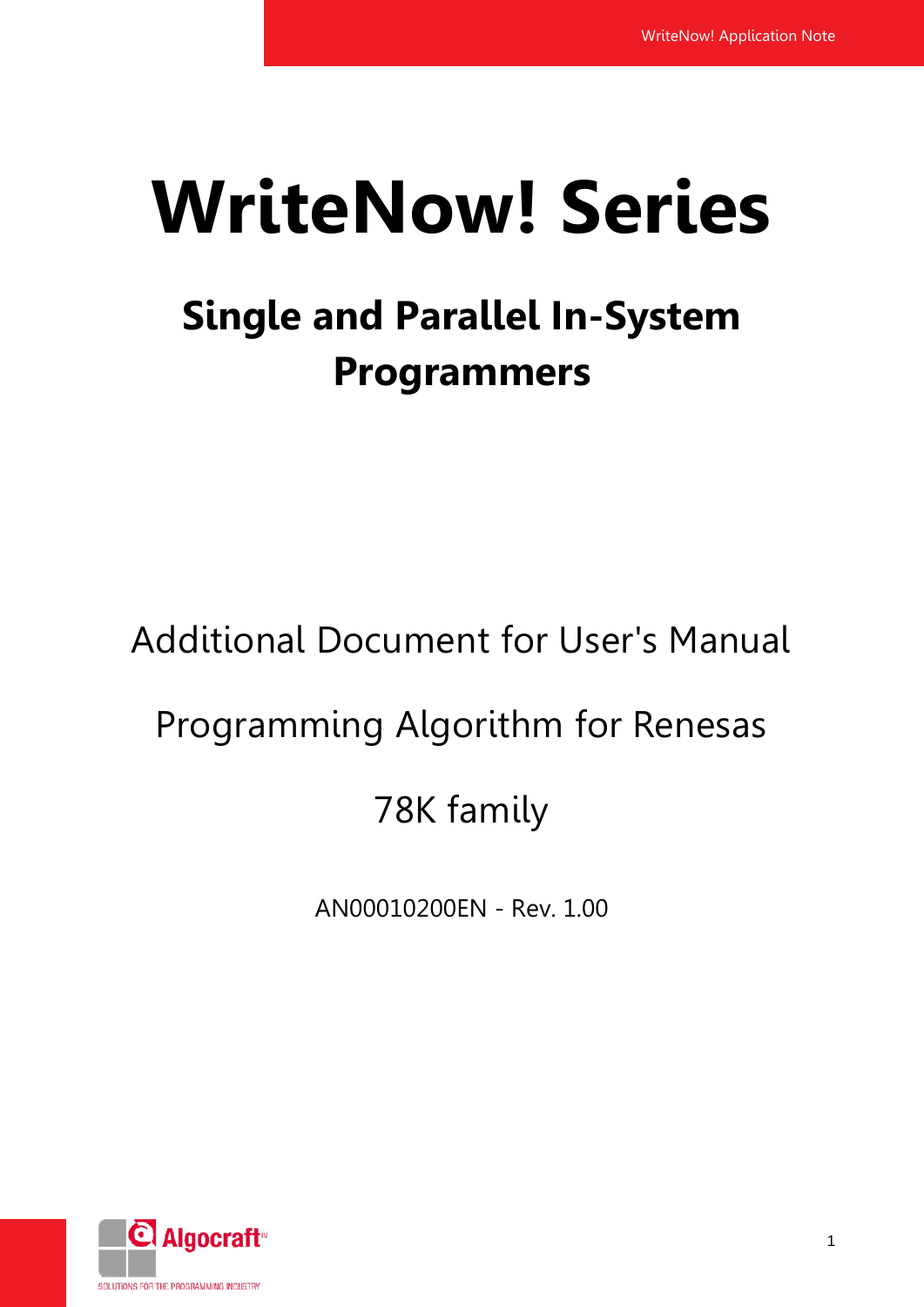# **Introduction**

This Application Note provides WriteNow! programming commands' specifications for Renesas 78K family.

WriteNow! Technology allows to program up to 8 devices at once, by reducing, in a drastical way, programming times, costs and system complexity. Algocraft provides support of Renesas 78K family through all of its WriteNow! Series, single and parallel In-System Programmers. Our four WN programmers are: WN-PRG01A (programs 1 device by one), WN-PRG02A (programs 2 devices in parallel), WN-PRG04A (programs 4 devices in parallel), and WN-PRG08A (programs 8 devices in parallel). In addition, we provide external Demultiplexer modules as accessories for the multiple-sites WriteNow! models, able to extend the programming channels up to 32 in a sequential way  $(8+8+8+8)$ .

Read the WriteNow! User's Manual included in the software before to use the WriteNow! Programmer.

# **78K Family Overview**

The extensive 78K series lineup provides the ideal product for almost every application. For a compact, low-power MCU, choose one of the products in the 8 bit 78K0 and 78K0S Series, and for a controller that offers the performance of a 32 bit MCU but consumes the power of an 8-bit one, look no further than the 16-bit 78K0R.

# **Communication Protocols**

The Programmer supports two types of protocols: CSI and UART.

#### **CSI protocol:**



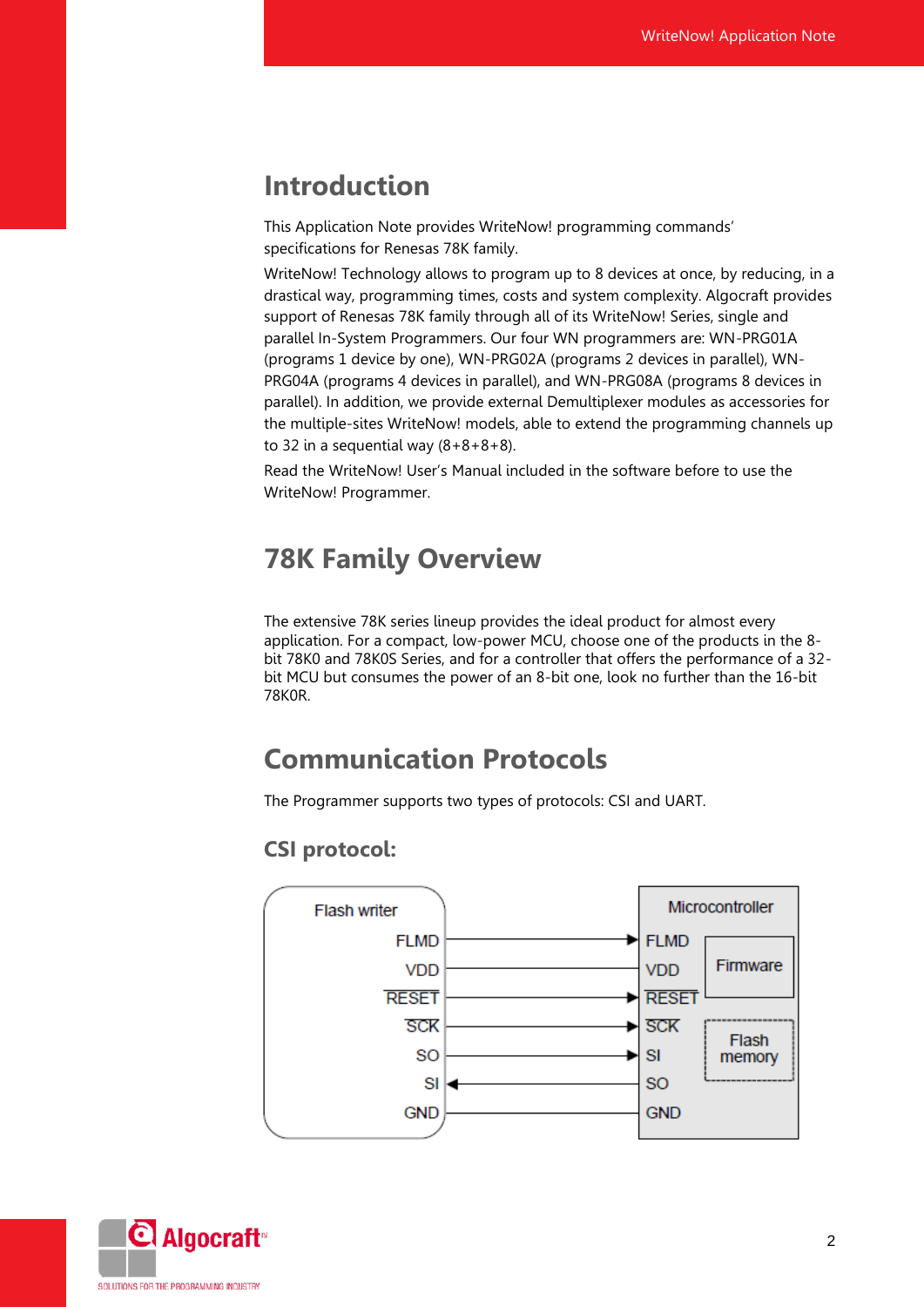In the CSI protocol, the Programmer is always the master of the communication. For this communication, the SCK, SO, and SI pins are used. Data must be handled in 8-bit units, with the MSB first. In order to view the connections for your selected target device, select Debug > Show ISP Connections from the WriteNow! GUI interface as below:



#### **UART protocol (78K0, flow-A type):**



About UART protocol, the Programmer is always the master of the communication. For this communication, the TxD and RxD pins are used. Data must be handled in 8 bit units, with the LSB first. In order to view the connections for your selected target device, select Debug > Show ISP Connections from the WriteNow! GUI interface as below:

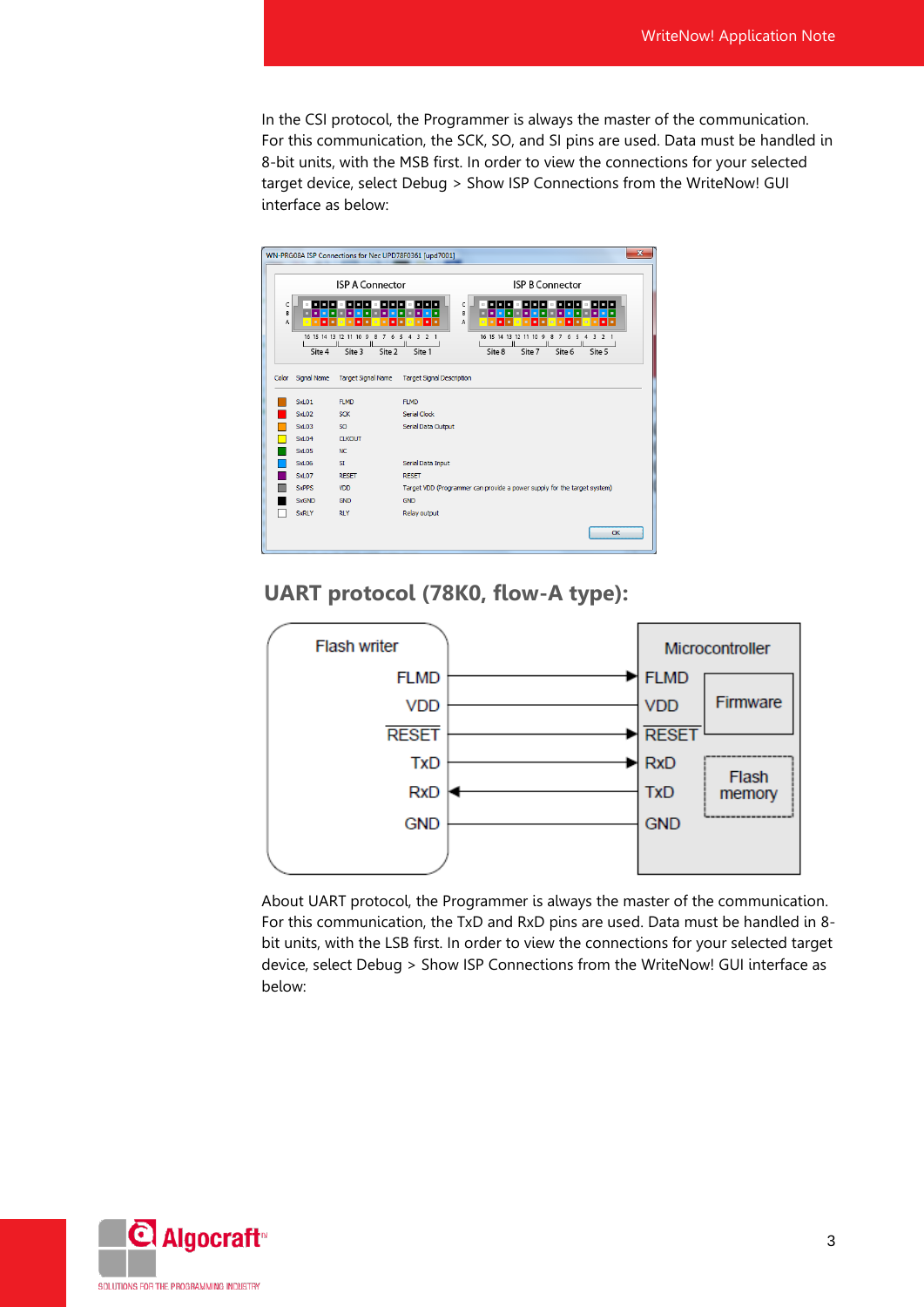|             |                                          | <b>ISP A Connector</b>                        | <b>ISP B Connector</b>                                                                                                                  |
|-------------|------------------------------------------|-----------------------------------------------|-----------------------------------------------------------------------------------------------------------------------------------------|
| c<br>B<br>A | $\Box$<br>٠<br>D<br>16 15 14 13 12 11 10 | г<br>$\circ$<br>$\mathbf{R}$                  | c<br>$\Box$<br>B<br>A<br>٠<br>D<br>٠<br>п<br>٠<br>٠<br>D<br>D<br>16 15 14 13 12 11<br>2 <sub>1</sub><br>$\overline{2}$<br>$\circ$<br>10 |
| Color       | Site 4<br>Signal Name                    | Site 3<br>Site 2<br><b>Target Signal Name</b> | Site 1<br>Site 8<br>Site 7<br>Site 6<br>Site 5<br><b>Target Signal Description</b>                                                      |
|             |                                          |                                               |                                                                                                                                         |
|             | SxL01                                    | <b>FLMD</b>                                   | <b>FLMD</b>                                                                                                                             |
|             | SxL02                                    | <b>TXD</b>                                    | <b>TXD</b>                                                                                                                              |
|             | SxL03                                    | <b>NC</b>                                     |                                                                                                                                         |
|             | SxL04                                    | <b>CLKOUT</b>                                 |                                                                                                                                         |
|             | SxL05                                    | <b>NC</b>                                     |                                                                                                                                         |
|             | SxL06                                    | <b>RXD</b>                                    | <b>RXD</b>                                                                                                                              |
|             | SxL07                                    | <b>RESET</b>                                  | <b>RESET</b>                                                                                                                            |
|             |                                          |                                               |                                                                                                                                         |
|             | <b>SxPPS</b>                             | VDD                                           | Target VDD (Programmer can provide a power supply for the target system)                                                                |
|             | <b>SxGND</b>                             | <b>GND</b>                                    | <b>GND</b>                                                                                                                              |

### **UART protocol (78K0S, Single-wire, flow-B type):**



This communication System is exclusively for the 78K0S/Kx1+. The DGDATA pin is used for communication. Data must be handled in 8-bit units, with the LSB first, baudrate at 115200 bps. In order to view the connections for your selected target device, select Debug > Show ISP Connections from the WriteNow! GUI interface as below:

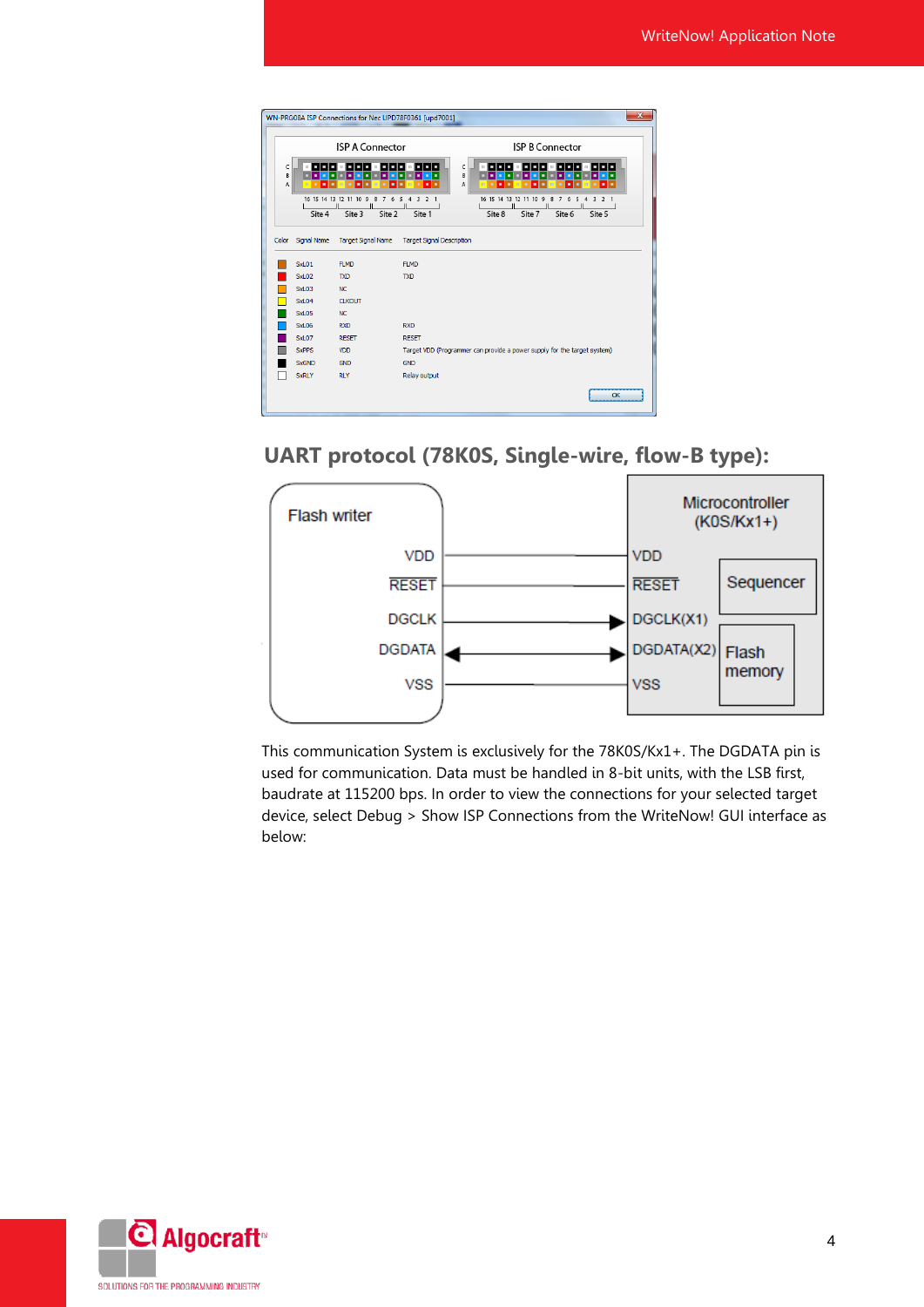|             |                       | <b>ISP A Connector</b>                                                      |                                  | <b>ISP B Connector</b>                                                                                                                                                       |
|-------------|-----------------------|-----------------------------------------------------------------------------|----------------------------------|------------------------------------------------------------------------------------------------------------------------------------------------------------------------------|
| C<br>В<br>A | $\Box$<br>٠<br>Site 4 | г<br>16 15 14 13 12 11 10 9<br>8<br>6<br>$\overline{7}$<br>Site 3<br>Site 2 | п<br>5<br>3 2 1<br>4<br>Site 1   | c<br>$\Box$<br>B<br>A<br>п<br>г<br>г<br>16 15 14 13 12 11 10 9<br>8<br>$\overline{7}$<br>6<br>$\overline{\phantom{a}}$<br>3 2 1<br>4<br>Site 7<br>Site 6<br>Site 8<br>Site 5 |
| Color       | <b>Signal Name</b>    | <b>Target Signal Name</b>                                                   | <b>Target Signal Description</b> |                                                                                                                                                                              |
|             | SxL01                 | <b>DGCLK</b>                                                                | <b>DGCLK</b>                     |                                                                                                                                                                              |
|             | SxL02                 | <b>NC</b>                                                                   |                                  |                                                                                                                                                                              |
|             | SxL03                 | <b>NC</b>                                                                   |                                  |                                                                                                                                                                              |
|             | SxL04                 | <b>CLKOUT</b>                                                               |                                  |                                                                                                                                                                              |
|             | SxL05                 | <b>DGDATA</b>                                                               | <b>DGDATA</b>                    |                                                                                                                                                                              |
|             | SxL06                 | <b>NC</b>                                                                   |                                  |                                                                                                                                                                              |
|             | SxL07                 | <b>RESET</b>                                                                | <b>RESET</b>                     |                                                                                                                                                                              |
|             | <b>SxPPS</b>          | <b>VDD</b>                                                                  |                                  | Target VDD (Programmer can provide a power supply for the target system)                                                                                                     |
|             | <b>SxGND</b>          | <b>GND</b>                                                                  | <b>GND</b>                       |                                                                                                                                                                              |
|             | <b>SxRLY</b>          | <b>RLY</b>                                                                  | Relay output                     |                                                                                                                                                                              |

#### **UART protocol (78K0R, Single-wire, flow-C type):**



The TOOL0 pin is used for communication. Data must be handled in 8-bit units, with the LSB first. In order to view the connections for your selected target device, select Debug > Show ISP Connections from the WriteNow! GUI interface as below:

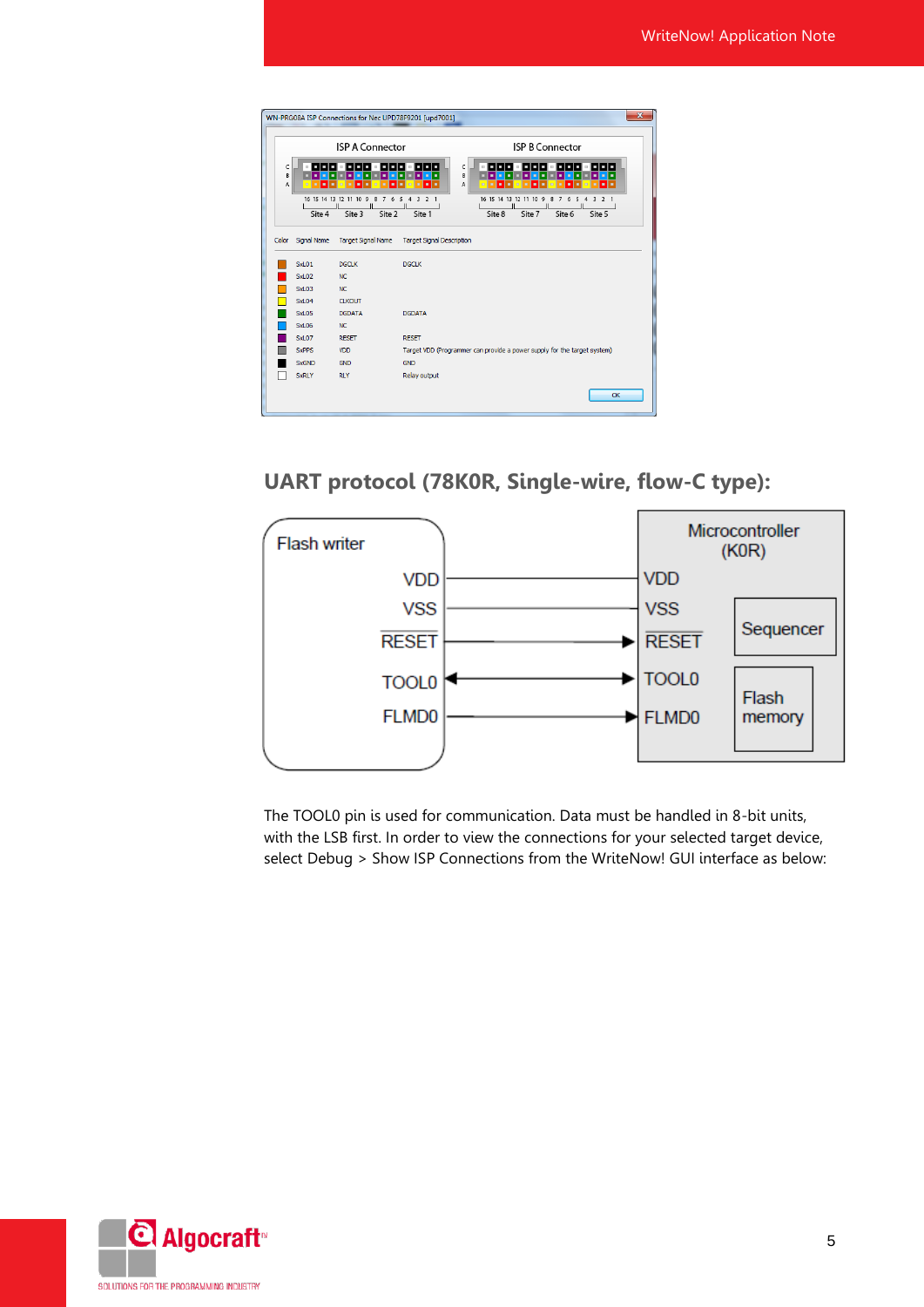|             |                            | <b>ISP A Connector</b>                                                           | <b>ISP B Connector</b>                                                                                                                                                                                    |
|-------------|----------------------------|----------------------------------------------------------------------------------|-----------------------------------------------------------------------------------------------------------------------------------------------------------------------------------------------------------|
| c<br>В<br>A | $\Box$<br>٠<br>D<br>Site 4 | D<br>г<br>16 15 14 13 12 11 10 9<br>8<br>$\overline{7}$<br>6<br>Site 3<br>Site 2 | c<br>$\Box$<br>B<br>A<br>٠<br>D<br>п<br>г<br>٠<br>ō<br>٠<br>16 15 14 13 12 11 10 9<br>4 3 2 1<br>5<br>3 2 1<br>$\mathbf{R}$<br>$\overline{7}$<br>6<br>5<br>Site 7<br>Site 1<br>Site 8<br>Site 6<br>Site 5 |
| Color       | <b>Signal Name</b>         | <b>Target Signal Name</b>                                                        | <b>Target Signal Description</b>                                                                                                                                                                          |
|             | SxL01                      | FLMD0                                                                            | <b>FLMD0</b>                                                                                                                                                                                              |
|             | SxL02                      | <b>NC</b>                                                                        |                                                                                                                                                                                                           |
|             | SxL03                      | <b>NC</b>                                                                        |                                                                                                                                                                                                           |
|             | SxL04                      | <b>CLKOUT</b>                                                                    |                                                                                                                                                                                                           |
|             | SxL05                      | <b>TOOL0</b>                                                                     | <b>TOOL0</b>                                                                                                                                                                                              |
|             | SxL06                      | <b>NC</b>                                                                        |                                                                                                                                                                                                           |
|             | SxL07                      | <b>RESET</b>                                                                     | <b>RESET</b>                                                                                                                                                                                              |
|             | <b>SxPPS</b>               | VDD                                                                              | Target VDD (Programmer can provide a power supply for the target system)                                                                                                                                  |
|             | <b>SxGND</b>               | <b>GND</b>                                                                       | <b>GND</b>                                                                                                                                                                                                |
|             | <b>SxRLY</b>               | <b>RLY</b>                                                                       | Relay output                                                                                                                                                                                              |

# **Data Formats (Flash Process Flow)**

The Renesas 78K family uses different programming flow based on the following table:

| <b>Signature</b> | <b>Flash</b>    | <b>Device</b>    | <b>Flash Process Flow</b> |
|------------------|-----------------|------------------|---------------------------|
| (Byte 2-3)       | Macro           |                  |                           |
| 7F-01            | CZ6HSF          | 78K0             | Flow-A                    |
| 7F-04            | MF2             | 78K0             | Flow-A                    |
| 7F-04            | MF <sub>2</sub> | 78K0R            | Flow-C                    |
| $EF-04$          | MF <sub>2</sub> | 78 $KOR(2^{nd})$ | Flow-C                    |
| None             | CZ6HSF          | 78K0S            | Flow-B                    |
| DF-04            | MF <sub>2</sub> | $78K0(2^{nd})$   | Flow-D                    |

Each Flash Process Flow differs from each other in command/communication data format and in processing. More information can be found on the Renesas "Single Voltage Flash MCU Standard Specifications for Serial Writer" Manual (Not disclosed to users).

# **WriteNow! Device Settings (PR5 file)**

WriteNow! Programmer uses the settings of the Renesas Parameter File (PR5 file) used by the Renesas PG-FP5 Flash Memory Programmer. The PR5 file contains important information about communication process such as Wait's Parameters for send/receive command and data, Wait's Parameters for blank Check, Erase, Program, Verify and read operations (delay, timeout, retry number), memory map address, signature string configuration, etc.

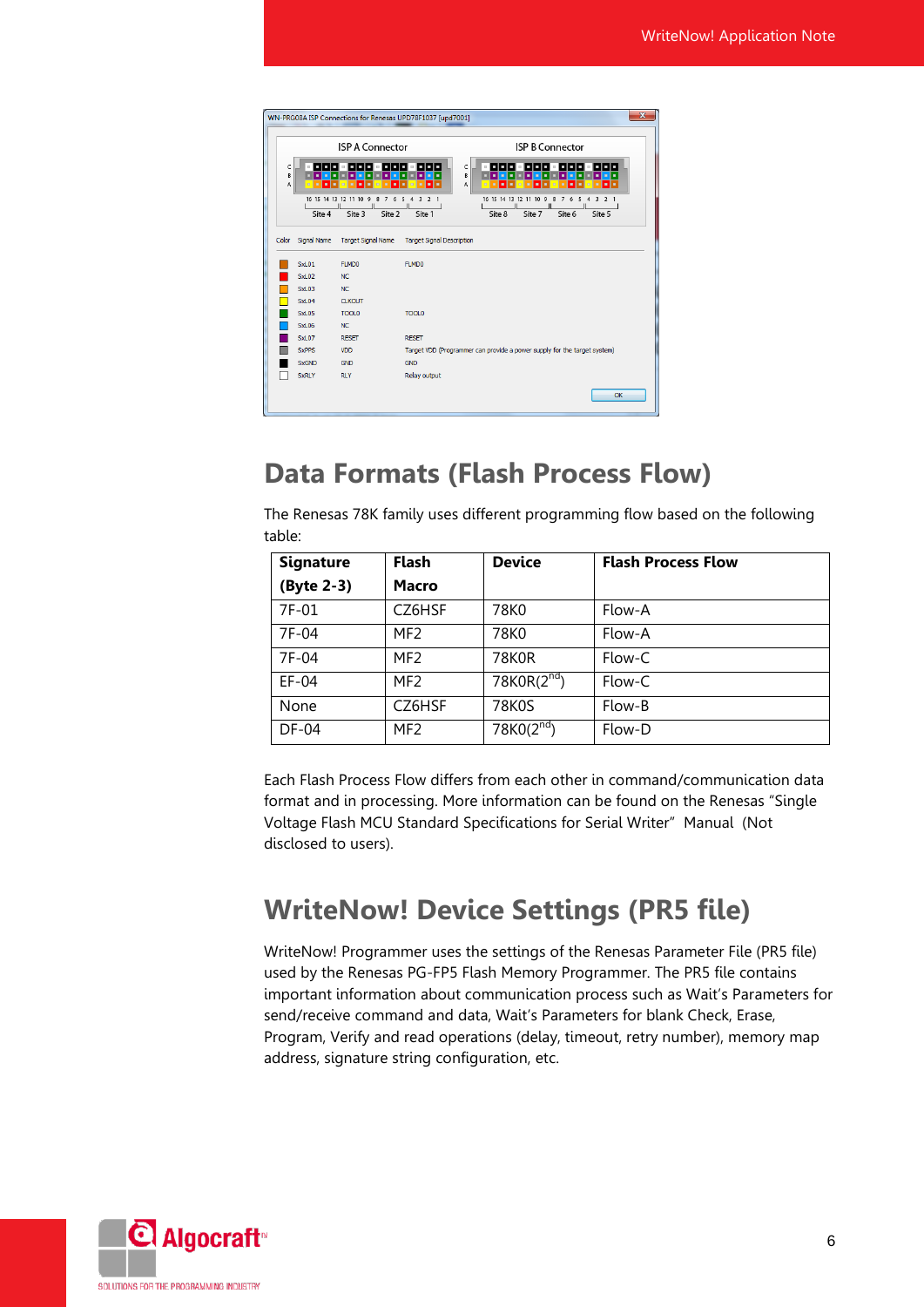| File Project Debug Tools Help                                                                               |  |
|-------------------------------------------------------------------------------------------------------------|--|
| <b>ES</b>                                                                                                   |  |
| 10 <sup>°</sup>                                                                                             |  |
| 11<br>// Sets device-specific parameters                                                                    |  |
| 12 // These commands must NOT be modified by user                                                           |  |
| 13                                                                                                          |  |
| #dev -o begin<br>14                                                                                         |  |
| 15 <sub>1</sub><br>$\#dev - o set - p ver - v [h10000]$                                                     |  |
| 16 #dev -o set -p nprc -v [h01 h00 h00 h00]                                                                 |  |
| #dev -o set -p PRC0 10 -v [h10 h7F h4 h7C h7F h7F h80 hC4 h37 h38 h46 hB0 hB5 h31 h31 h20 h20]<br>17        |  |
| #dev -o set -p PRC0 11 -v [0 0]<br>18                                                                       |  |
| #dev -o set -p PRC0 12 -v [200 200]<br>19                                                                   |  |
| 20<br>#dev -o set -p PRC0 13 -v [0 0]<br>#dev -o set -p PRC0 14 -v [0 h0]<br>21                             |  |
| #dev -o set -p PRC0 15 -v [0 h1]<br>22                                                                      |  |
| #dev -o set -p Commands0 0 -v [1500 1500 1605 0 0 3302 0 0 1605]<br>23                                      |  |
| #dev -o set -p Commands0 1 -v [256 1100 1300 1300 1500 1500 0 0 0 1800 1800 0 0 1605]<br>24                 |  |
| #dev -o set -p Commands0 2 -v [0 9202 1605 1484 h10]<br>25                                                  |  |
| #dev -o set -p Commands0 3 -v [0 3134 1606 3134 h33 0 0 0 h0 0 0 0 h0]<br>26                                |  |
| #dev -o set -p Commands0 4 -v [0 1453 1605 1453 h100 2013 2566 3224 h50 h0 2601]<br>27                      |  |
| #dev -o set -p Commands0 5 -v [0 2702 1605 2702 h1000 0 1401]<br>28                                         |  |
| #dev -o set -p Commands0 6 -v [0 0 5883 1606 5883 h100 7803 1606 7803 h100 1901]<br>29                      |  |
| #dev -o set -p Commands0 7 -v [0 0 1201 1103]<br>30 <sub>2</sub>                                            |  |
| #dev -o set -p Commands0 9 -v [0 0 0]<br>31                                                                 |  |
| #dev -o set -p Commands0 B -v [2501 3802]<br>32 <sup>2</sup>                                                |  |
| #dev -o set -o Commands0 C -v [2501 2003 h0]<br>33                                                          |  |
| #dev -o set -p Commands0 D -v [0 0 0 h0 0 0 0 h0 0 0 0 h0]<br>34                                            |  |
| #dev -o set -p Commands0 E -v [3350 0000 h10]<br>35                                                         |  |
| 36 #dev -o set -p Commands0 F -v [0 1001 2001 2003 500 2003 3004 3500 3203 h10 3002 3002]                   |  |
| #dev -o set -p flow -v [h41 h04 h7f h00 h44 h37 h38 h46 h30 h35 h31 h31 h00 h00 h00 h00]<br>37 <sup>2</sup> |  |
| #dev -o set -p type -v [h01 h01 h01 h00 h02 h00 h02 h01 h02 h01 h01 h02 h01 h00 h01 h00]<br>38              |  |
| $39$ #dev $-0$ end                                                                                          |  |

# **WriteNow! Project Settings**

All device-specific settings, target Parameters and connection values are set by WriteNow! GUI interface (Project Creation Wizard). The Wizard will automatically fill all data with typical values for the selected target device.

| Target I/O<br>Target Power Supply   Communication |          |
|---------------------------------------------------|----------|
| Target I/O                                        |          |
| Device I/O voltage (mV):                          | 3300     |
| Reset up time (us):                               | 100      |
| Reset down time (us):                             | 100      |
| Reset I/O drive mode:                             | pushpull |
| Clock I/O drive mode:                             | hiz<br>▼ |
| Clock I/O frequency (Hz):                         | 16000000 |
|                                                   |          |
|                                                   |          |
|                                                   |          |

The **"Device I/O voltage"** setting specifies the voltage of the ISP lines. You should check the target board schematics, or ask the board developer about this value. The allowed voltage also depends on the selected target device.

The **"Reset up time (us)"**, **"Reset down time (us)"** and the "**Reset I/O drive mode**" settings grant you to configure the RESET pin for the establishing communication between the programmer and device.

The **"Clock I/O drive mode"** and **"Clock I/O frequency"** settings allow you to decide how the SxL04 ISP line is driven. This line can be used as an auxiliary ISP line

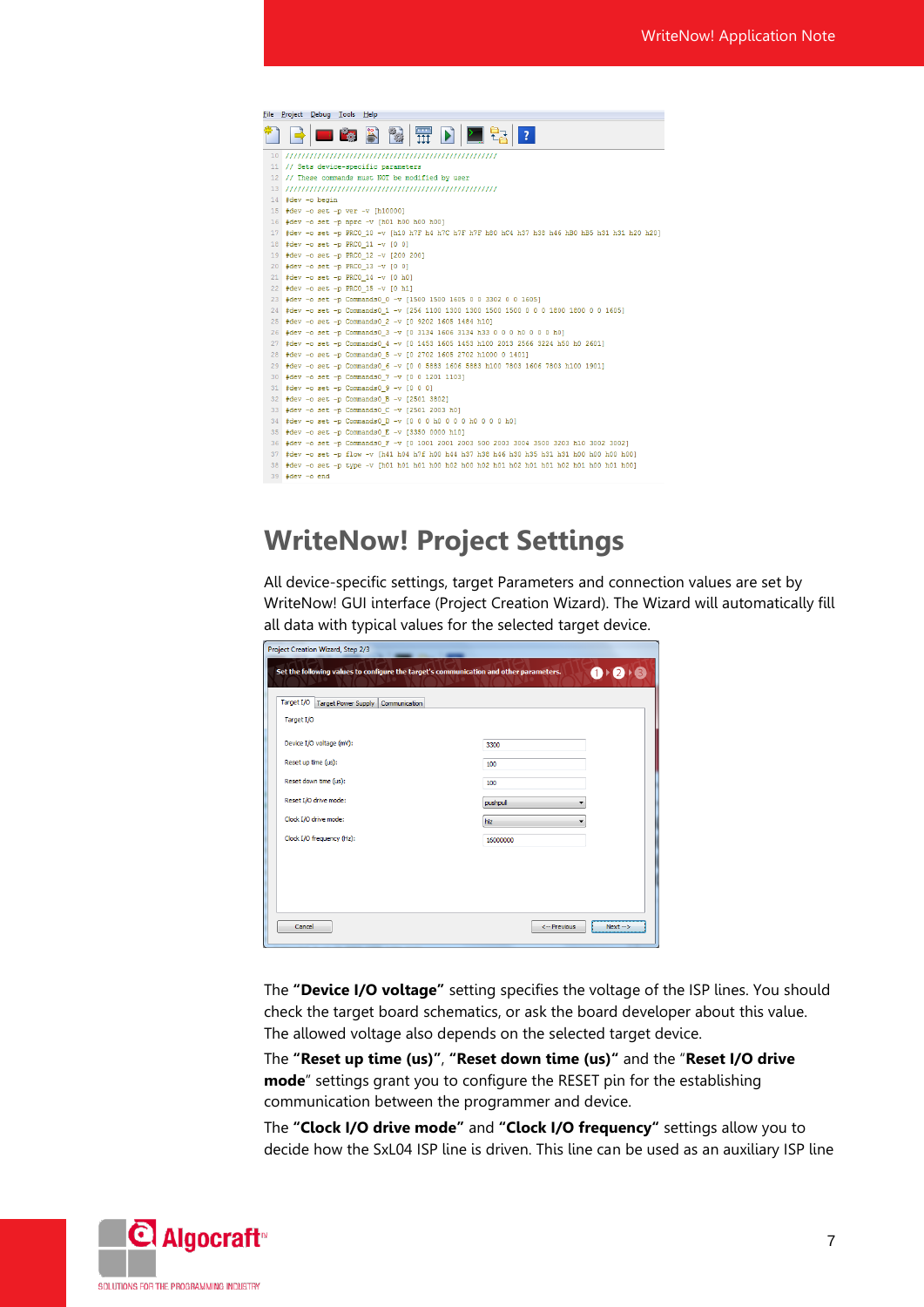(to provide a clock to the target device), as a generic I/O line, or as a highimpedance output (no electrical driving). We suggest leaving this line floating (HiZ) when not used, in order to decrease the electrical noise on other ISP lines.

The Wizard will automatically fill the commands in the project file (wnp) as below:

```
#conf -o begin
// Target I/O settings
// Target I/O
 // Set Device I/O voltage (mV)
 #conf -o set -p vddio -v 3300
// Set Reset up time (us)
 #conf -o set -p rstup time -v 100
 // Set Reset down time (us)
 #conf -o set -p rstdw_time -v 100
// Set Reset I/O drive mode
 #conf -o set -p rstio_drive -v pushpull
// Set Clock I/O drive mode
 #conf -o set -p clkio drive -v hiz
 // Set Clock I/O frequency (Hz)
 #conf -o set -p clkio_freq -v 16000000
Project Creation Wizard, Step 2/3
Set the following values to configure the target's communication and other parameters.
                                                     \mathbf{0} + \mathbf{0} + \mathbf{0}Target I/O Target Power Supply Communication
  Target Power Supply
  Target power supply voltage (mV):
                                   3300
  Power up time (ms):
                                   100Power down time (ms):
                                   100Cancel
                                           \xrightarrow{\leftarrow} Previous \xrightarrow{\qquad} Next \rightarrow
```
Target Power Supply tab controls the programmable power supply line available for each ISP site.

The voltage of the programmable power supply line ("**Target power supply voltage**" setting) can be in the range 1700mV to 13000mV..

The "**Power up time**" and the "**Power down time**" settings specify the delay between the programmable power supply line turning on / off and subsequent operations.

The Wizard will automatically fill the commands in the project file (wnp) as below:

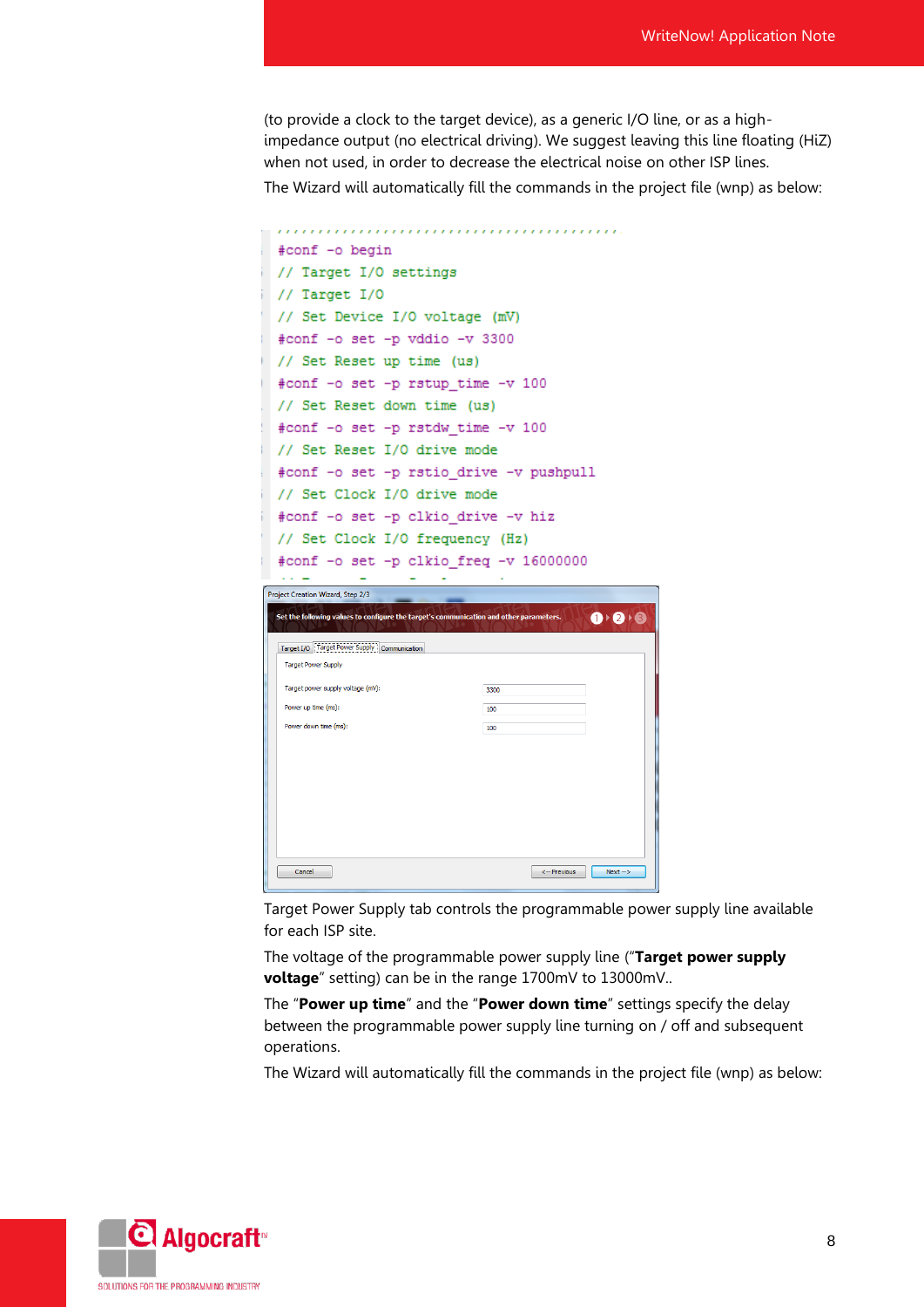| 59 // Target Power Supply settings         |
|--------------------------------------------|
| 60 // Target Power Supply                  |
| 61 // Set Target power supply voltage (mV) |
| 62 #conf -o set -p pps voltage -v 3300     |
| 63 // Set Power up time (ms)               |
| 64 #conf -o set -p pps_uptime -v 100       |
| 65 // Set Power down time (ms)             |
| 66 #conf -o set -p pps dwtime -v 100       |

| Project Creation Wizard, Step 2/3                                                      |                                    |
|----------------------------------------------------------------------------------------|------------------------------------|
| Set the following values to configure the target's communication and other parameters. | $\mathbf{O}$                       |
|                                                                                        |                                    |
| Communication<br>Target I/O   Target Power Supply                                      |                                    |
| Communication                                                                          |                                    |
| Communication protocol:                                                                | SIO-CHO                            |
| Programming entry pulse number:                                                        | 8                                  |
| Internal oscillator frequency (Hz):                                                    | 8000000                            |
| CPU Bus frequency (Hz):                                                                | 8000000                            |
| Communication frequency (Hz):                                                          | 2500000                            |
|                                                                                        |                                    |
|                                                                                        |                                    |
|                                                                                        |                                    |
|                                                                                        |                                    |
|                                                                                        |                                    |
|                                                                                        |                                    |
| Cancel                                                                                 | $Next ->$<br>$\leftarrow$ Previous |

Communication tab sets the parameters for the protocol. This windows can change from device to device based on programming process flow.

The "**Communication protocol**" specify the type of protocol, for Renesas 78K family the protocol could be UART or SIO(SPI) protocol.

The "**Programming entry pulse number**" is the number of pulses on FLMD0 pin to set the correct "Microcontroller Operating Mode". By executing the flash firmware, the flash microcontroller reads the number of pulses stored in the builtin timer/counter to decide on the communication system. This settings can not be edited by user.

The "**Internal/External Oscillator frequency**" and "CPU bus frequency" specifies the values (in Hz) of the oscillator frequency and CPU bus frequency (not edited).

Finally the "**Communication frequency**" or the "**Baudrate**" set the speed of the communication. Maximum bitrate speed achievable is affected by wiring environment used; refer to Algocraft's WP00010101EN Understanding ISP Wiring white paper for further more information.

The Wizard will automatically fill the commands in the project file (wnp) as below:

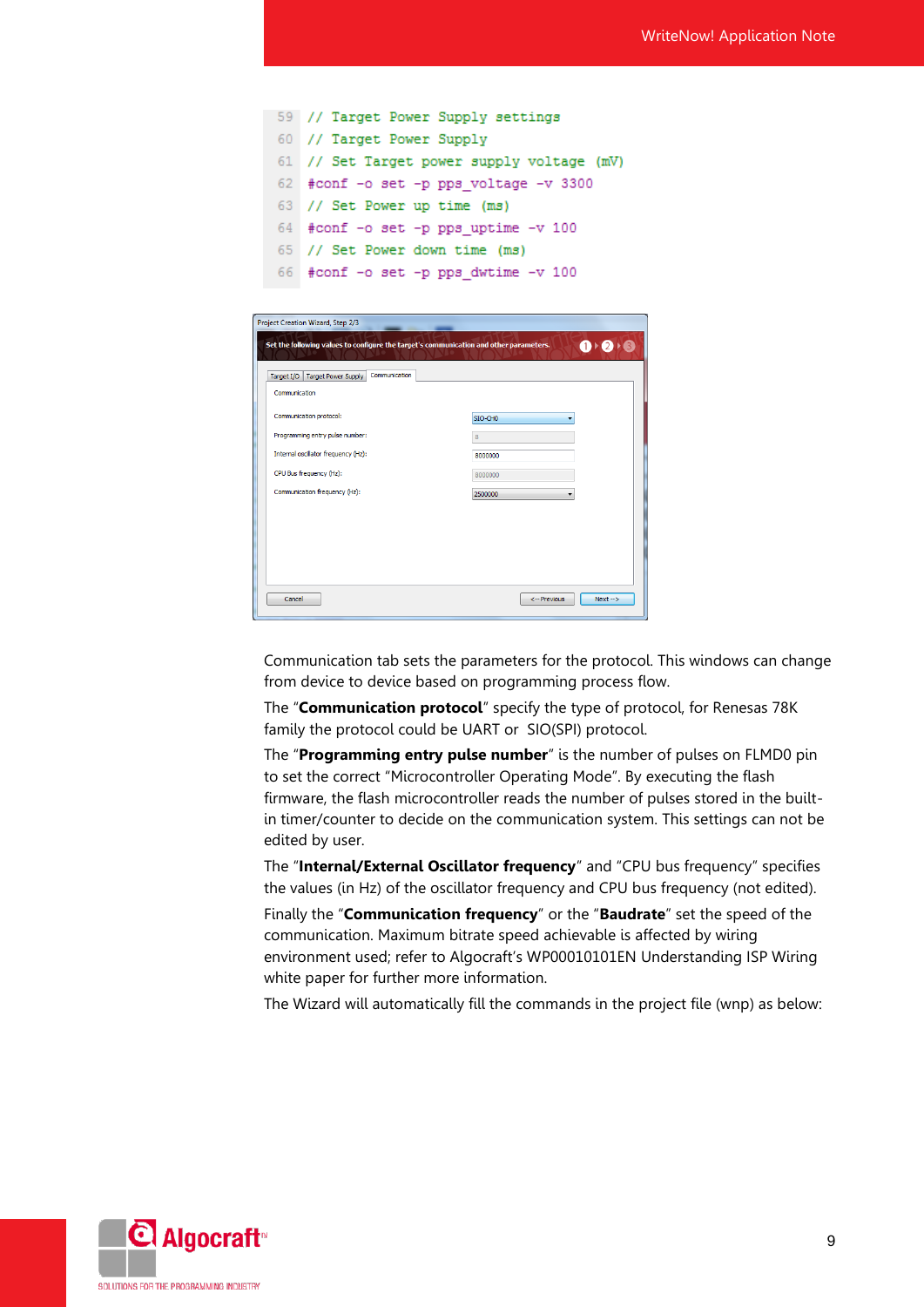```
67 // Communication settings
68 // Communication
69 // Set Communication protocol
70 #conf -o set -p protocol -v SIO-CHO
71 // Set Programming entry pulse number
72 #conf -o set -p entry pulse num -v 8
73 // Set Internal oscillator frequency (Hz)
74 #conf -o set -p osc_freq -v 8000000
75 // Set CPU Bus frequency (Hz)
76 #conf -o set -p bus_freq -v 8000000
77 // Set Communication frequency (Hz)
78 #conf -o set -p bitrate -v 2500000
```
In the next step you select which programming operation to perform on the target.

| Project Creation Wizard, Step 3/3        |                                        |
|------------------------------------------|----------------------------------------|
| Select the programming steps to perform. | $\mathbf{0}$ $\mathbf{0}$ $\mathbf{0}$ |
| T Enable Power Supply output             |                                        |
| V Check Communication with device        |                                        |
| V Unprotect and Erase all memories       |                                        |
| V Blank Check Program memory             |                                        |
| Program Program memory                   |                                        |
| Verify Program memory (readout method)   |                                        |
| Verify Program memory (checksum method)  |                                        |
|                                          |                                        |
|                                          |                                        |
|                                          |                                        |
|                                          |                                        |
|                                          |                                        |
| Cancel<br><-- Previous                   | Finish                                 |

Enable the "**Enable Power Supply output**" option in order to power the board by the WriteNow! SxPPS power line.

The "**Check Communication with device**" option establishes a communication between WriteNow! Programmer and target device. This option should be used during the project setup in order to be sure that a good wiring and electrical parameters has been reached.

The "**Unprotect and Erase all memories**" option removes the device protection and erase the entire memory.

The "**Blank Check Program memory**" option checks if the device memory is blank.

The "**Program Program memory**" option program the device memory.

The "**Verify Program memory (readout method)**" command is used to compare the data, in a specified address range, sent from the programmer with the data read from the device (read level) to confirm whether they match.

The "**Verify Program memory (checkum method)**" command is used to verify the device memory using the checksum method.

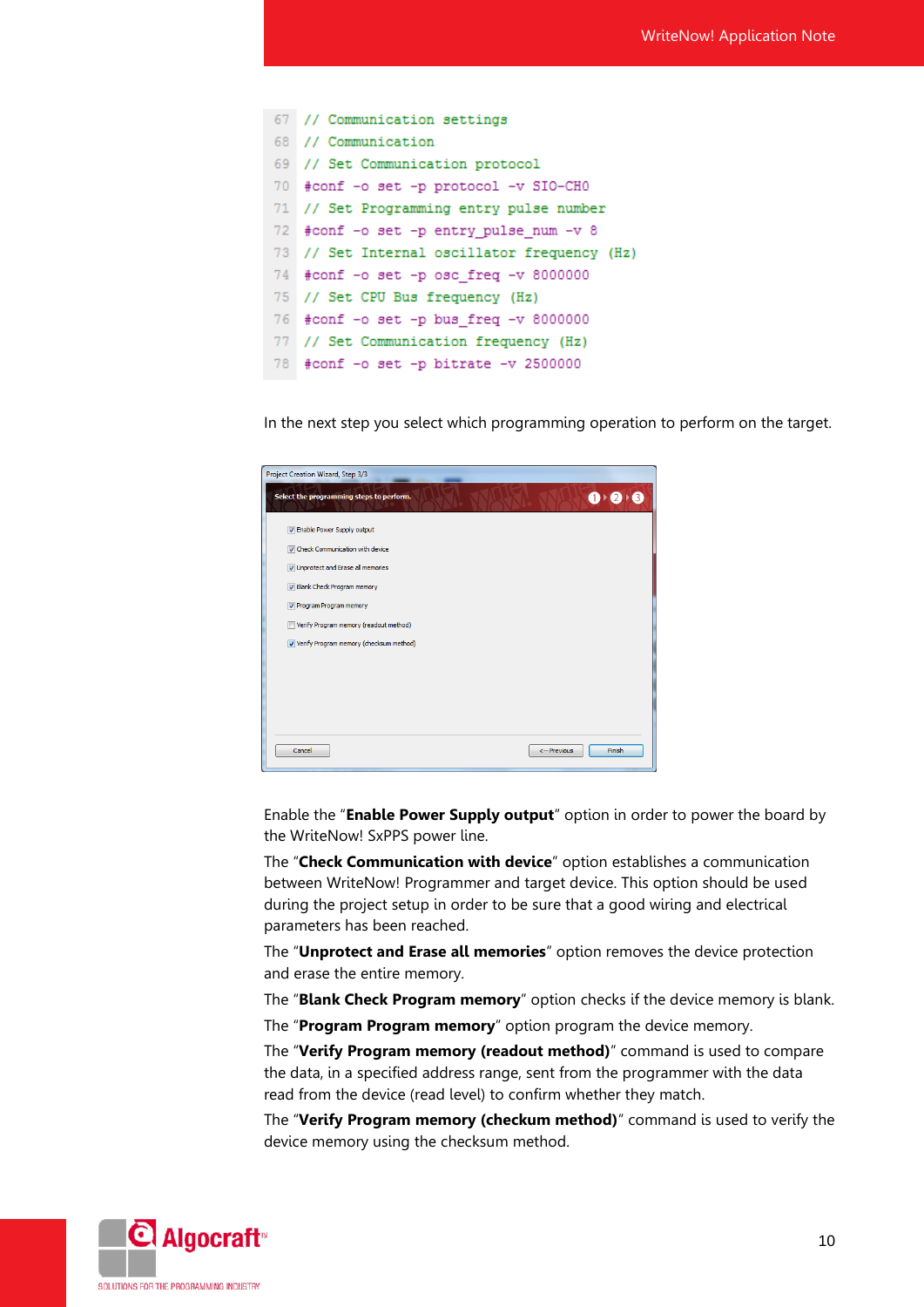```
83 // Power Supply on
84 #prog -o cmd -c pps -v on
85 // Target Connection
86 #prog -o cmd -c connect
87 // Unprotect and Erase all memories
88 #prog -o cmd -c erase -m all
89 // Blank Check memory
90 #prog -o cmd -c blankcheck -m flash -t h0000 -l h30000
91 // Programs memory
92 #prog -o cmd -c program -m flash -s h0000 -t h0000 -l h30000
93 // Verifies memory (checksum method)
94 #prog -o cmd -c verify -v chks -m flash -s h0000 -t h0000 -l h30000
```
Note: The "**Read Program memory**" command is not available on the Renesas 78K family.

### **78K0R/Fx3 Data Flash Programming**

Data Flash of this family cannot be programmed directly.

Following the Renesas specification, the programming of the Data Flash needs to follow these steps:

- Program the Microcontroller with a special firmware (provide by Renesas)
- Execute the firmware in normal mode
- In this mode, the firmware will copy the data from 0x2000 address to Data Flash area.
- Program the Microcontroller with a second project with the user firmware.

In WriteNow! Project generator GUI follow these steps:

#### **Step1:**

A special .wni file must be created. At first you have to add the right .s19 file selected from \drivers\uk\78F18XXDF list. This file is the Renesas firmware.

Then you have to add the binary file of the DataFlash. The data must be loaded from 0x2000 address, according the following picture:

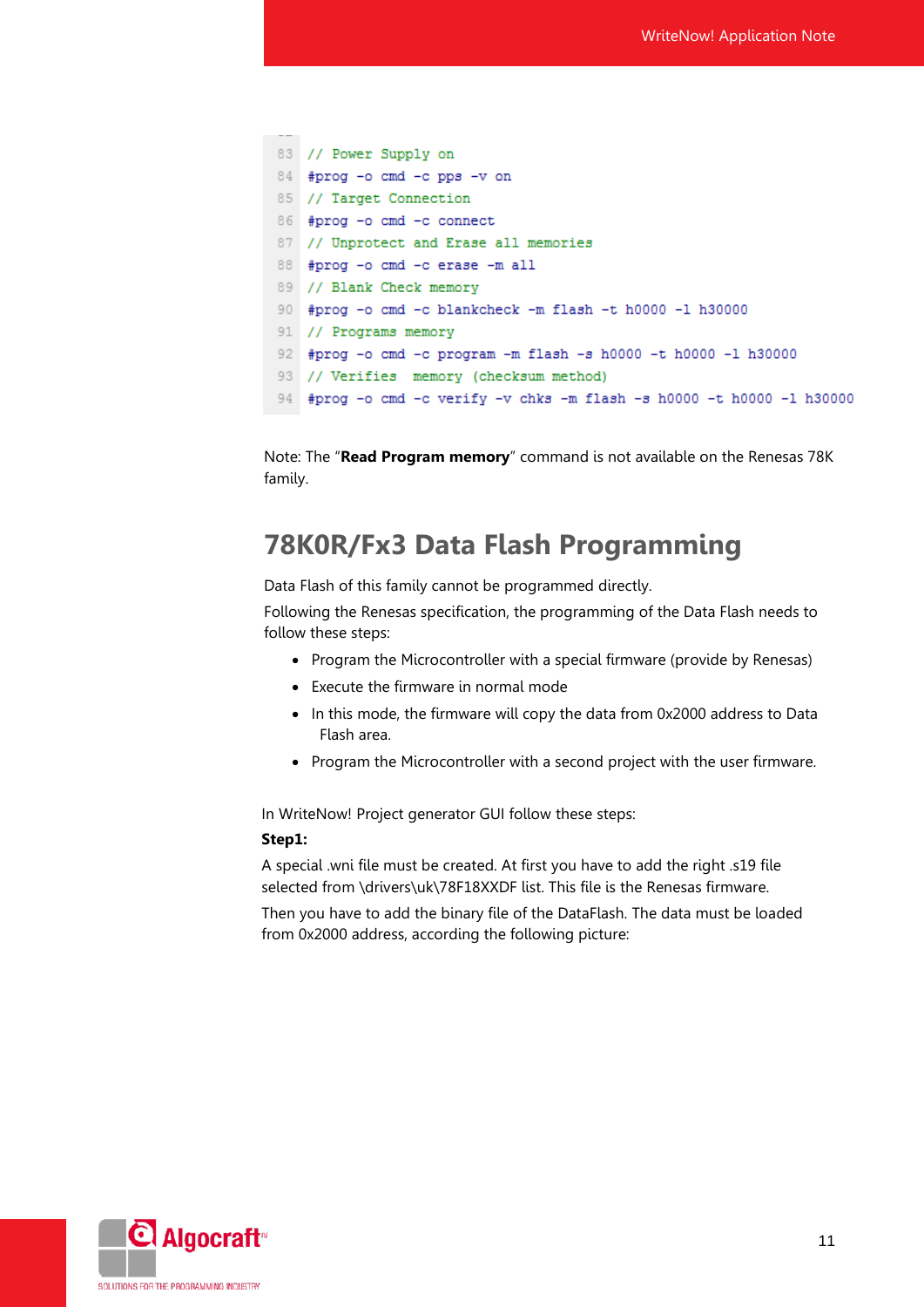

The dataflash content which is stored from address 0x02000 onwards is the pure binary data without ID tags, addresses, and checksum. The Renesas firmware will copy this data one by one to the real dataflash.

| Data Type                                  | Parameters                                                                                                      | <b>Buffer Range</b> | Add    |
|--------------------------------------------|-----------------------------------------------------------------------------------------------------------------|---------------------|--------|
| <b>FILE</b>                                | 78F1845DF.s19, SREC, 00000000-00000ABF                                                                          | 00000000-00000ABF   | Edit   |
| <b>CONST</b>                               | H22,h11,hab                                                                                                     | 00002000-00005FFF   |        |
|                                            |                                                                                                                 |                     | Remove |
| <b>Output File</b><br>Format:<br>Filename: | WriteNow! Image<br>$\checkmark$<br>C:\Algocraft\images\CB00444.wni<br>Fill unused locations with:<br><b>HFF</b> |                     |        |

#### **Step2: Project settings and programming steps**

See the picture below:

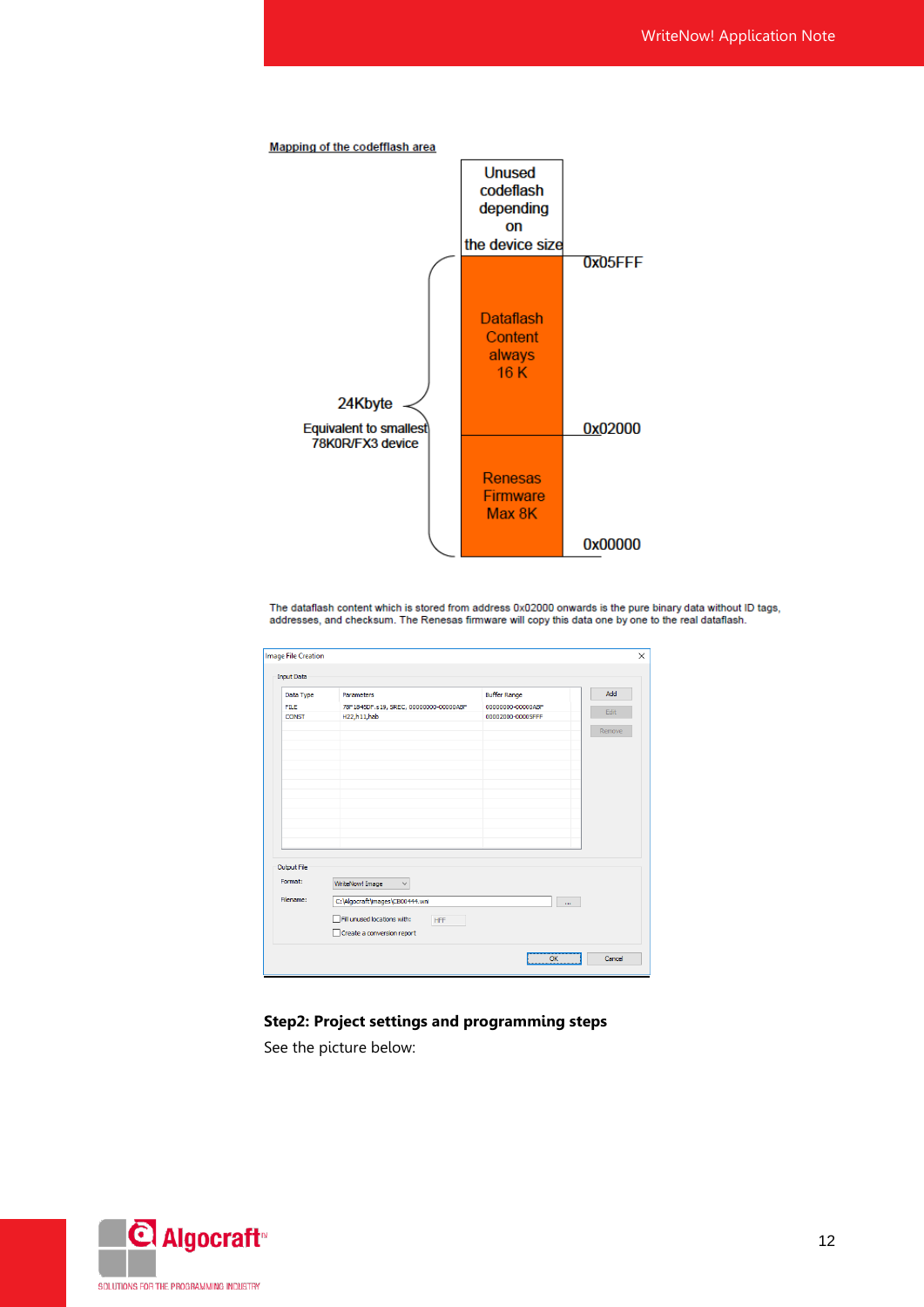| Project Creation Wizard, Step 3/3                            |  |
|--------------------------------------------------------------|--|
| $\mathbf{0}$ + 2<br>Select the programming steps to perform. |  |
| □ Enable Power Supply output                                 |  |
| Check Communication with device                              |  |
| Unprotect and Erase all memories                             |  |
| Erase Program memory                                         |  |
| <b>⊘ Blank Check Program memory</b>                          |  |
| Program Program memory                                       |  |
| Verify Program memory (readout method)                       |  |
| Verify Program memory (checksum method)                      |  |
| Execute Dataflash programming code                           |  |
|                                                              |  |
|                                                              |  |
|                                                              |  |
| Cancel<br><-- Previous<br>Finish                             |  |

It is important to enable the "**Execute DataFlash programming code**" command. This command executes the Microcontroller in normal mode and the firmware will copy the data from 0x2000 address to Data Flash.

# **Programming Times**

The following table shows programming times for selected Renesas 78K family devices. Programming times of your current System may therefore be different from the ones listed here below.

| <b>Device</b> | <b>Protocol / Speed</b> | <b>Memory Size</b> | <b>Operations</b>              | Times<br>(s) |
|---------------|-------------------------|--------------------|--------------------------------|--------------|
| UPD78F0393    | CSI @250000             | 32KB               | $E + BC + P + V$               | 7 s          |
| UPD78F0502    | CSI@250000              | 24KB               | $E+BC+P+V$                     | 5.2s         |
| uPD78F1845    | UART @ 2000000          | 256KB              | $E + BC + P + V$<br>(Checksum) | 10,1 s       |

# **References**

- Algocraft WriteNow! Series User's manual
- Algocraft Understanding ISP Wiring White Paper
- Renesas Specification for Fx3 Dataflash Programming (Confidential)
- Renesas Single Voltage Flash MCU Standard Specifications for Serial Writer (Confidential)
- Renesas PG-FP4 System Specification (Confidential)
- Renesas device-specific User's Manual